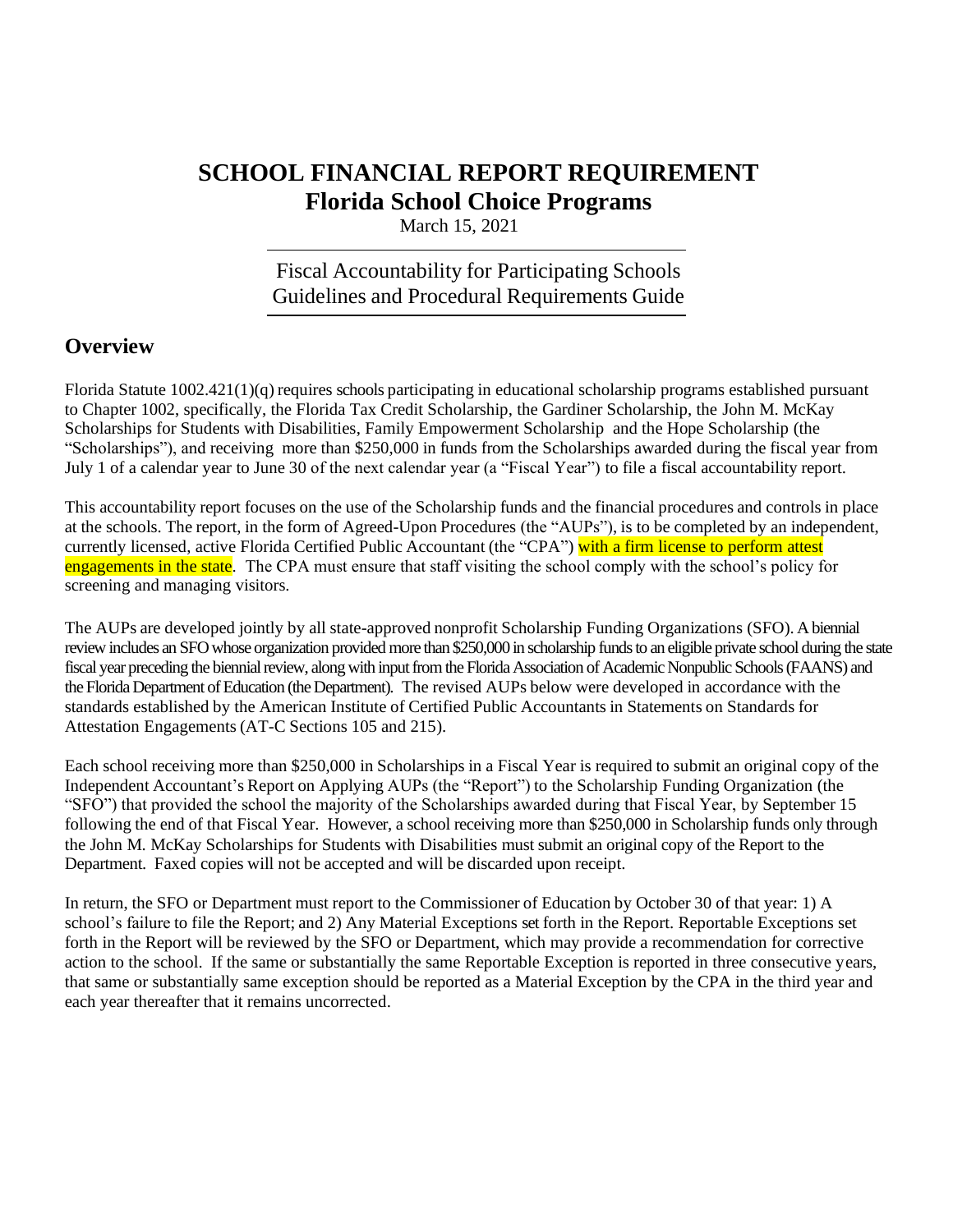## **The Agreed Upon Procedures**

## **I. School Eligibility**

Obtain and include a copy of the compliance letter or other proof of eligibility from the Florida Department of Education. Determine whether the proof of eligibility covers the Fiscal Year and Scholarships for which the AUP is being performed.

Report any exceptions found as Material Exceptions.

## **II. Adequate Accounting System:**

- A. Identify and document the name of the accounting software or systems used to maintain the school's financial records.
- B. Determine if the accounting software or systems used allows the school to record financial transactions conducted including deposits and disbursements, in a complete and self-balancing accounting system. The software or system should be capable of generating a trial balance, financial statements, student account statements and other subledger reports.
- C. If a separate non-self-balancing system for student account statements is used, determine whether it is regularly reconciled to the general ledger. Report any exceptions found as Material Exceptions.

## **III. Adequate System of Financial Controls:**

- A. Cash Balances:
	- 1. Verify if the school's Scholarship Funds are held at a federally insured depository institution. If funds are not held at a federally insured depository institution, report as a Reportable Exception.
	- 2. Inspect three months' statements (including the June 30th Fiscal Year-end statement) for all bank and investment accounts holding Scholarship Funds and determine whether the average daily account balance exceeded the FDIC limit of \$250,000 during the month's statements being inspected.
		- i. If the FDIC limit is exceeded, inspect any documentation indicating that the school annually reviews the bank's rating by a reputable ratings provider, which may include, but is not limited to Bauer Financial, Fitch, Moody's, Standard and Poor's.
			- a. If the school took no such action to protect the Scholarship Funds, report as a Reportable Exception.
			- b. If the rating is lower than the top two ratings on the scale, report as a Reportable Exception.
- B. Non-school Expenses:
	- 1. Scan the school's general ledger and inquire if another organization's (i.e., affiliated church or other school) expenses are disbursed from the school's bank account and if so, if they are being identified and/or tracked separately from the school's expenses.
	- 2. Select a sample of 5 expenses from the other organization(s) and determine whether they are being identified and reported separately from school expenses. Report any exceptions found as Material Exceptions.

### C. Internal Controls:

- 1. Inquire if the school has written policies or standard practices to establish proper financial controls including segregation of duties and the policies or practices are being consistently followed for:
	- i. Cash Receipts
	- ii. Capital Expenditures
	- iii. Payroll –including time and attendance, calculations and pay rate and deduction changes.
	- iv. Operating Expenditures; and
	- v. Shared costs Costs shared by the school with another organization (administrative salaries, facilities, etc.) should be allocated between the organizations in a systematic and rational approach.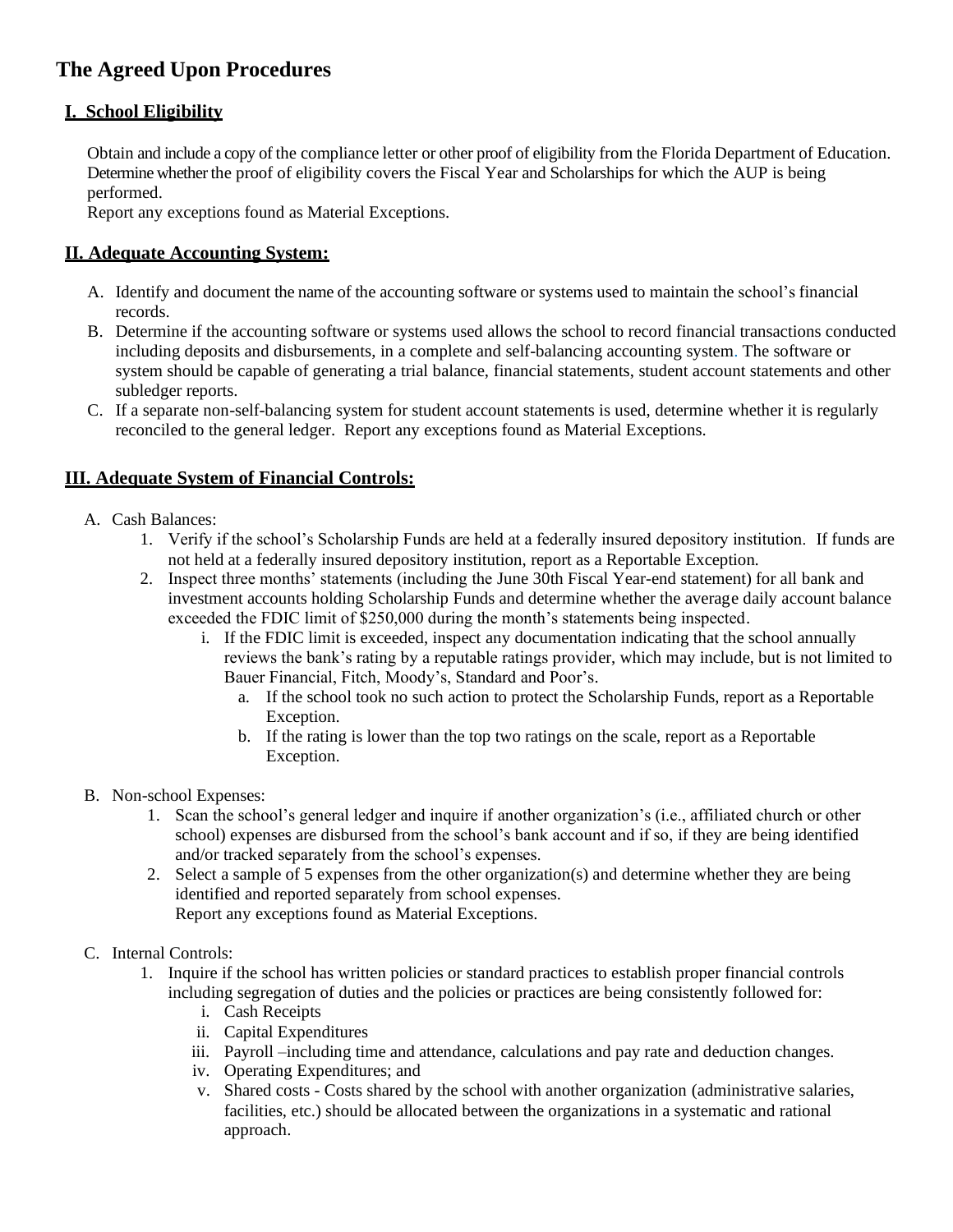- 2. In the absence of written policies, briefly describe the standard practices used to establish proper financial controls over the transactions listed in  $III(C)(1)$  above.
- 3. See associated procedures in step IV(B)(2) (*Student payments*) and V(B) (*Education related expenses*);
- 4. Report any exceptions found in steps  $III(C)(1-3)$  as Material Exceptions.
- D. Bank Reconciliations:
	- 1. Inquire if reconciliations of all bank accounts are completed within 60 days of each month end including a documented independent review done by the school's management and resolution of any reconciling items are in process prior to the Bank's deadline for reporting errors.
	- 2. Using the bank statements inspected in step  $III(A)(2)$  above, inspect the associated bank reconciliations and determine whether they were completed within the guidelines outlined in III(D)(1) above. Report any exceptions found in steps III(D)(1-2) as Material Exceptions.
- E. Budgets and Financial Statements:
	- 1. Inquire if an annual budget is prepared and approved by the school's governing body before the start of each fiscal year. Also inquire if any budget amendments were made and approved thereafter, and if actual results are periodically reviewed in comparison to budgeted amounts and reported to the school's governing body at least twice annually
	- 2. Inspect the financial sections of all minutes of the meetings of the school's governing body that occurred during the current school year, and those immediately preceding it, and determine adherence with step  $III(E)(1)$ .

Report any exceptions found in steps III(E)(1-2) as Reportable Exceptions.

#### **IV. Adequate Process for Deposit and Classification of Scholarship Funds:**

#### **A. For Scholarship payments received as checks:**

- 1. Obtain the SFOs' or the Department's Check Cashing Policies (the "Check Cashing Policies") and inquire if the school is following the Check Cashing Policies and complying with section 1002.395 (11)(b) F.S. (see attached) to include obtaining the guardian's signatures and depositing the check into the school's bank account.
- 2. Select a sample of the greater of 10 Scholarship students or 5% of the Scholarship student population. The sample should include at least 2 students *(or one if only one student participating in a given program attends the school*) from each Scholarship program in which the school participates that distributes funds by check. Determine whether the Check Cashing Policies and statute referenced in step IV(A)(1) were followed. Determine whether the parent or guardian's endorsement is reasonably similar to the signature in the student's school file of the named payee or of their power of attorney (granted to a person that is not related to the school).
- 3. Using the sample selected in section IV(A)(2) above, obtain the sample students' Scholarship checks and determine whether the funds are classified in the general ledger as tuition, books and fees payments and the corresponding general ledger bank account. Also, determine whether the funds are posted to each student's tuition account/statement and whether the funds are deposited into the school's bank account. Report any exceptions as Material Exceptions.

#### **B. For Scholarship payments received as electronic funds:**

- 1. Select a sample of the greater of 10 Scholarship students or 5% of the Scholarship student population. The sample should include at least 2 students (*or one if only one student participating in a given program attends the school*) from each Scholarship program in which the school participates that distributes funds by electronic funds.
- 2. Determine whether the sampled students' scholarship payments were recorded in accordance with the policies or standard practices identified in section III  $(C)(1)(i)$  and whether the funds are classified in the general ledger as tuition, books and fees payments and the corresponding general ledger bank account.
- 3. Determine whether the funds are posted to each student's tuition account/statement and whether the funds are deposited into the school's bank account.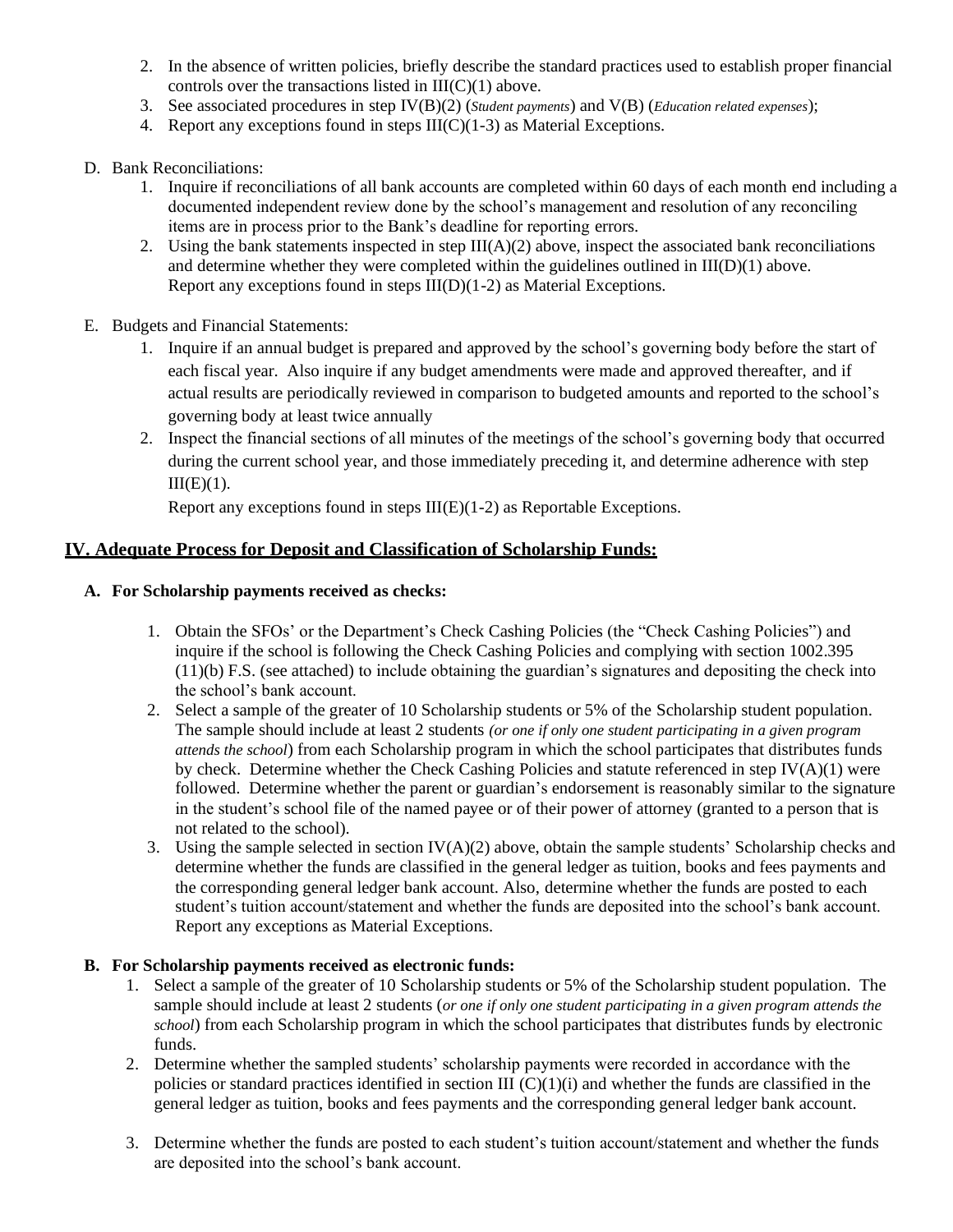4. For electronic funds received from AAA, determine whether the parent or guardian endorsement on the Payment Received Form is reasonably similar to the signature of the named payee on file with the school. Report any exceptions as Material Exceptions.

### **V. Properly Expended Scholarship Funds for Education-Related Expenses:**

- A. Obtain and document the total dollar value of all Scholarship funds received for students attending the school.
- B. By scanning the general ledger, identify and prepare a list of the total Fiscal Year (*July 1 – June 30*) Education-Related Expenses by category. **Include the list with the report**. Education-Related Expense categories include but are not limited to school-related personnel expenses, curriculum, classroom technology, building expenses (rent, mortgage interest, property taxes, insurance and maintenance costs associated with the school facilities) and classroom instructional resources. Do not include extracurricular activity expenses, such as after school athletics programs, events or transportation to and from those events. Determine if the total of all Education-Related Expenses for the school is equal to or greater than the dollar value of the Scholarship funds received.
- C. Using the list developed in step V(B) above, select a sample of Education-Related Expenditures incurred during the Fiscal Year using the table below. For each item sampled, scan supporting documentation and determine whether the expenditure is Education-Related, was properly authorized in accordance with the policies identified in step III(C) above, is properly classified in the general ledger and was paid timely and accurately from the school's bank account(s). For this purpose, paid timely means no more than 10% of the sample size is paid greater than 30 days after the due date. For payroll expenditures sampled, re-calculate pay based on corresponding time and attendance, pay rate and deductions records properly authorized in accordance with the policies identified in step III(C) above.

| <b>Value of Total Education-Related Expenditures</b> |               | <b>Sample</b> |
|------------------------------------------------------|---------------|---------------|
| <b>From</b>                                          | Tо            | <b>Size</b>   |
| 250,000<br>\$                                        | 500,000<br>S. | 30            |
| 500,000                                              | \$750,000     | 45            |
| 750,000                                              | \$750,000+    | 60            |

Each of the categories listed in section  $III(C)(1)(ii-v)$ , if applicable, must be represented in the selected sample by at least 10% of the number of items selected.

Combined Expenses: When multiple schools are managed by a single system and cannot be identified separately in the general ledger, a separate sample for each school should be taken based on the total combined education related expenses.

Report any exceptions found as a result of applying procedures in Section V(B-C) as Material Exceptions.

### **VI. Other Procedures:**

- A. Obtain a copy of the tuition & fees schedule for the school year being tested. Using the sample selected for step IV(A or B) depending on the type of payment, determine the tuition and fees charged the sample students is consistent with the tuition and fee policy for all students. Report any exceptions found as Reportable Exceptions.
- B. Obtain the school's student attendance policy. Determine if the school's operating term (school year) is consistent with State Board of Education Rule 6A-1.09512 of at least 170 actual school days and 540 net instructional hours for students in kindergarten, 720 net instructional hours for students in grades 1-3, and 900 net instructional hours for students in grades  $4-12^{1i}$ .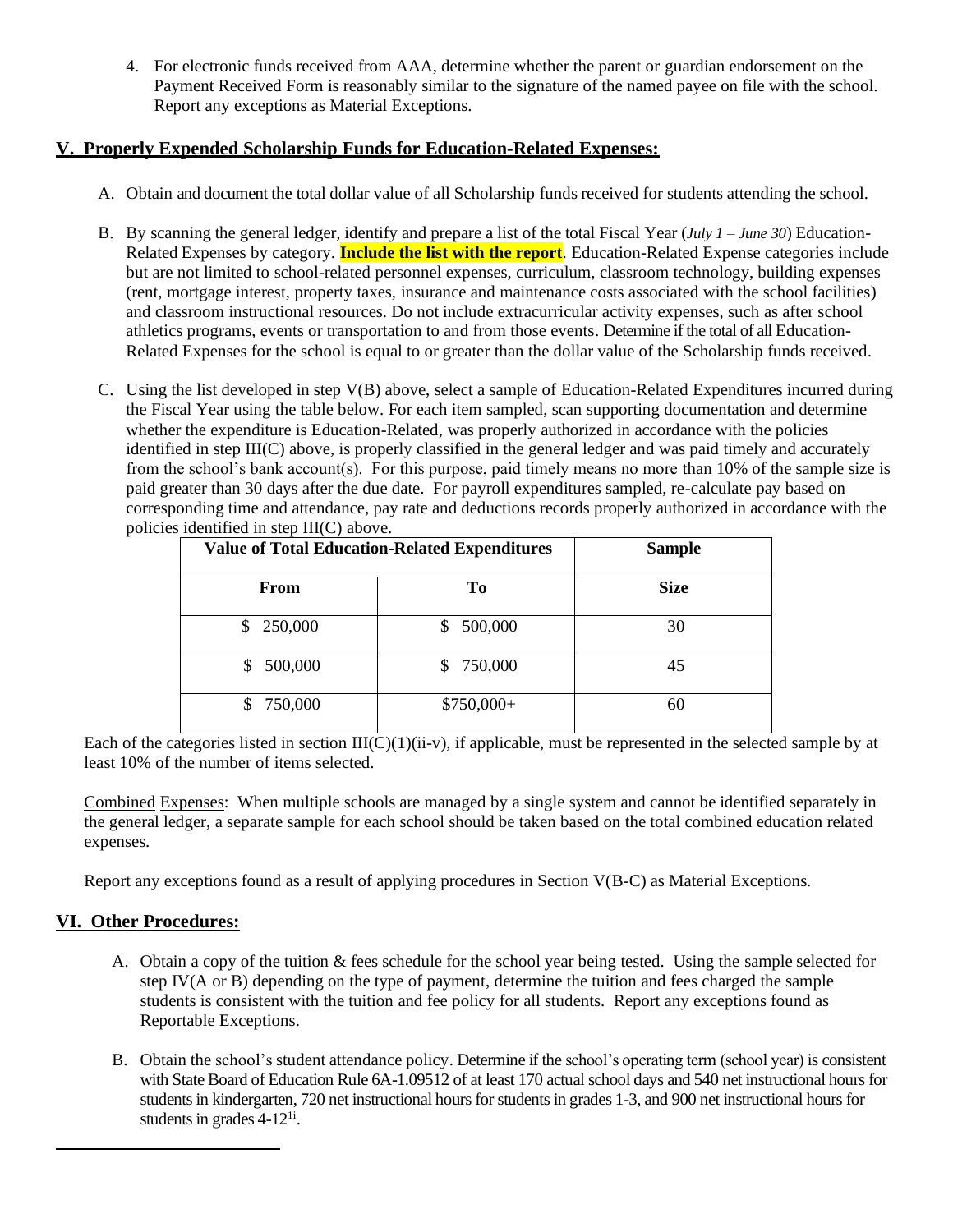- C. Determine if the attendance policies for scholarship students are consistent with the policies for all students. . Report any exceptions found as Material Exceptions.
- D. Using the sample selected for step IV(A or B) depending on the type of payment, observe the attendance records for each selected student and determine whether they meet the school's attendance policy. Report any exceptions found as Material Exceptions.
- E. Without advance notice to the school of the sample of students, select 10 students from the Scholarship payment history and observe the student's presence in school that day. The sample should include at least 2 students (or one if only one student participating in a given program attends the school) from each Scholarship program in which the school participates. If the student is not present, determine whether the student is listed as absent on the school's attendance record. Report any exceptions found as Material Exceptions.

## **Specific Guidelines Governing the Reportability of Exceptions**

Exceptions found in the course of performing the AUPs fall into one of two categories depending on the significance of the attributes being tested to the integrity of the program: Material Exceptions or Reportable Exceptions. The guidelines for each procedure indicate whether exceptions found during the performance of the procedure are Material Exceptions or Reportable Exceptions. All Material Exceptions will be reported to the Commissioner of Education by the SFO or Department and will require preparation and submission of a Corrective Action Plan by the school to the SFO outlining the steps the school plans to take to correct the Material Exception.

Reportable Exceptions should be reported to the SFO or Department, which may provide a recommendation for corrective action to the school. If the same or substantially the same Reportable Exception is reported in three consecutive years, that same or substantially same exception should be reported as a Material Exception in the Report for the third year in which that exception is reported and for each year thereafter that it remains uncorrected.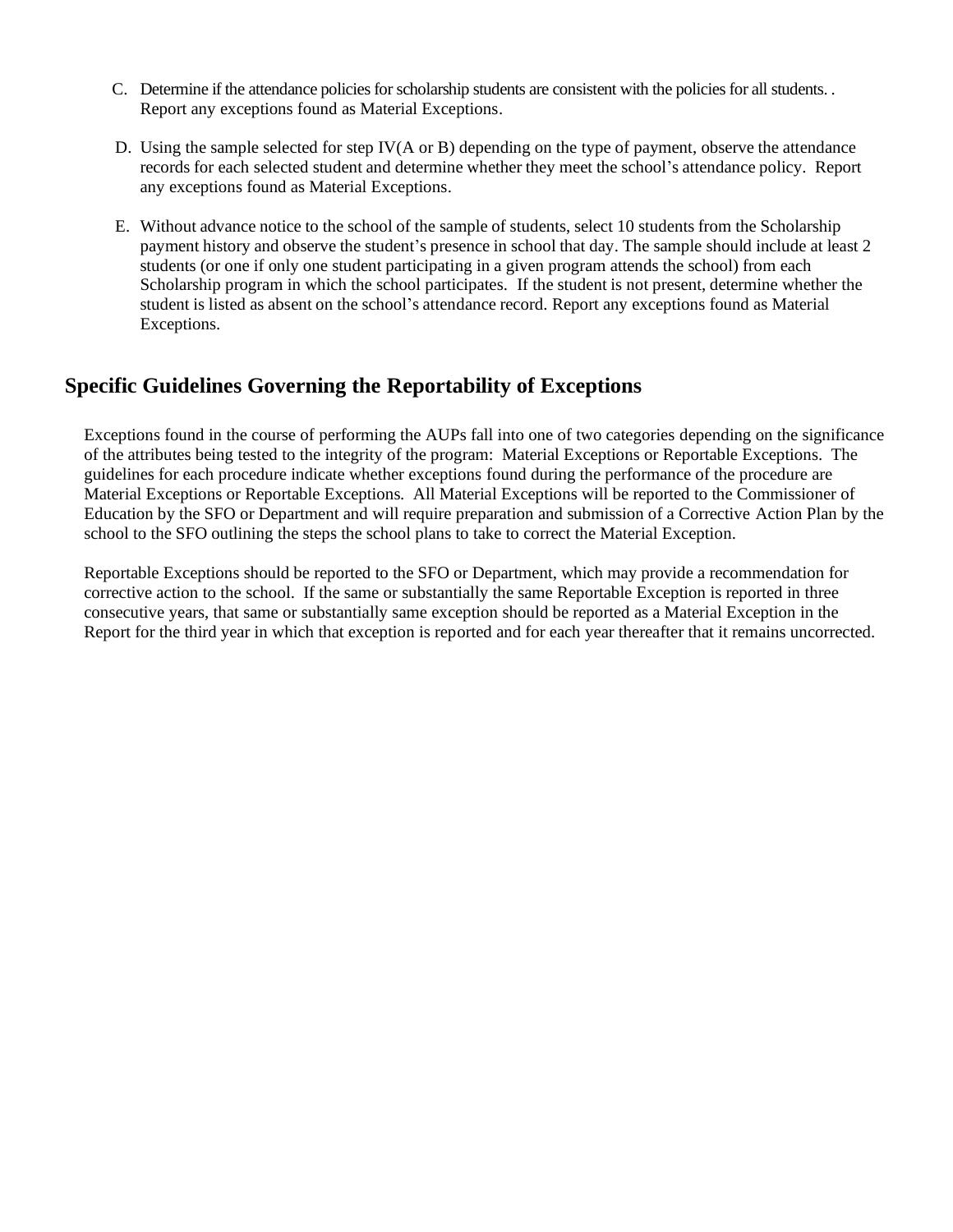#### Independent Accountant's Report on Applying Agreed-Upon Procedures

To (*name of Scholarship Funding Organization or Florida Department of Education, whichever is applicable*):

We have performed the procedures enumerated below, which were agreed to by (*name of Scholarship Funding Organization or Florida Department of Education, whichever is applicable*), solely to assist the specified parties in evaluating (*name of school*)'s compliance with the requirements of Florida Statute 1002.421(1)(q) during the school year ended (*Date*) (*Name of school*)'s management is responsible for compliance with those requirements. The sufficiency of these proceduresis solely the responsibility of the parties specified in this report. Consequently, we make no representation regarding the sufficiency of the procedures enumerated below either for the purpose for which thisreport has been requested or for any other purpose.

(List procedures and findings).

This agreed-upon procedures engagement was conducted in accordance with attestation standards established by the American Institution of Certified Public Accountants. We were not engaged to and did not conduct an examination or review, the objective of which would be the expression of an opinion or conclusion, respectively, on compliance with the requirements of Florida Statute 1002.421(1)(q) during the school year ended (Date). Accordingly, we do not express such an opinion or conclusion. Had we performed additional procedures; other matters might have come to our attention that would have been reported to you.

This report is intended solely for the information and use of (name of Scholarship Funding Organization, if applicable, Florida Department of Education and (*Name of School*)'s management and is not intended to be and should not be used by anyone other than these specified parties.

[*Signature*]

*Firm address*

[*City*, *State*]

[*Date]*